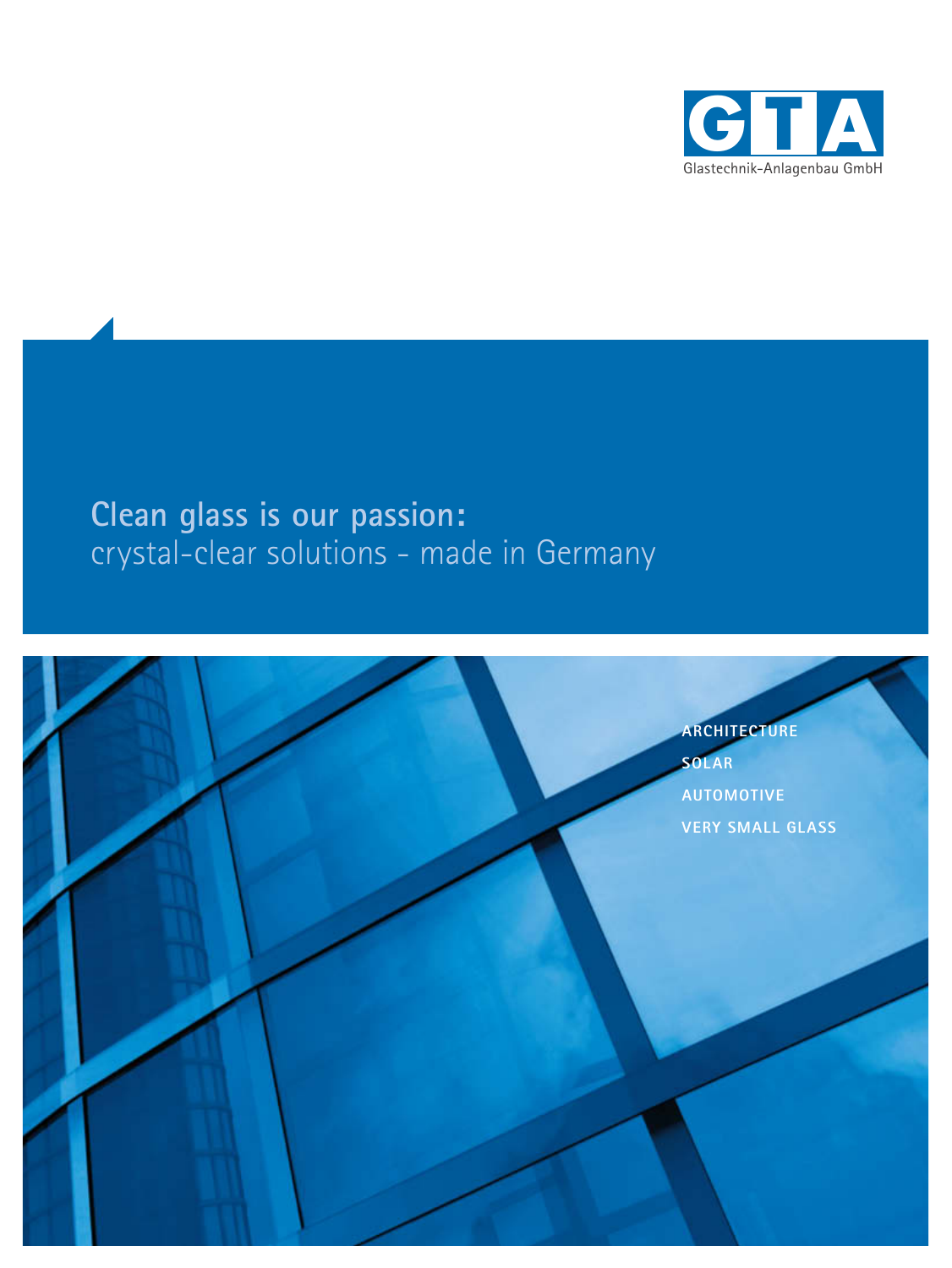### **Your plants are our only concern:** technical perfection for your success!



GTA has been developing and producing high-quality glass cleaning machines for the industry for over 30 years. Our range of products includes machines in vertical and horizontal versions as well as coating cleaners. Whether it's about the cleaning of glass for the automotive, building and solar industries or very small glass: we offer you optimum solutions for every production requirement. An investment in machines from GTA is an investment in sophisticated and reliable technology, which impresses with its extremely long service life.

Vertical and horizontal glass cleaning machines from GTA fulfi l the highest performance standards for cleaning and drying. They are available for medium to large glass dimensions. All parts are made from stainless steel, including in the drying zone, so rusting of the material is impossible. The drive elements are located outside the machine body. Contact with water is thus impossible. The machines are characterised by a sturdy support frame and are also suitable for the harshest conditions of use. Available options are the automatic detection of Low-E glasses, automatic thickness measurement and precise PLC control using a touch screen.

As long-standing, experienced partners to the industry, we offer complete solutions from one source. From the design of the machines to the assembly and technical installation to the PLC programming, we cover the entire range of services. We are in action for you all over the world. Our experts take care of the installation and configuration on site as well as the maintenance and repair, including all services. The team from GTA is there for you if you need help, because our main aim is to ensure your productivity.



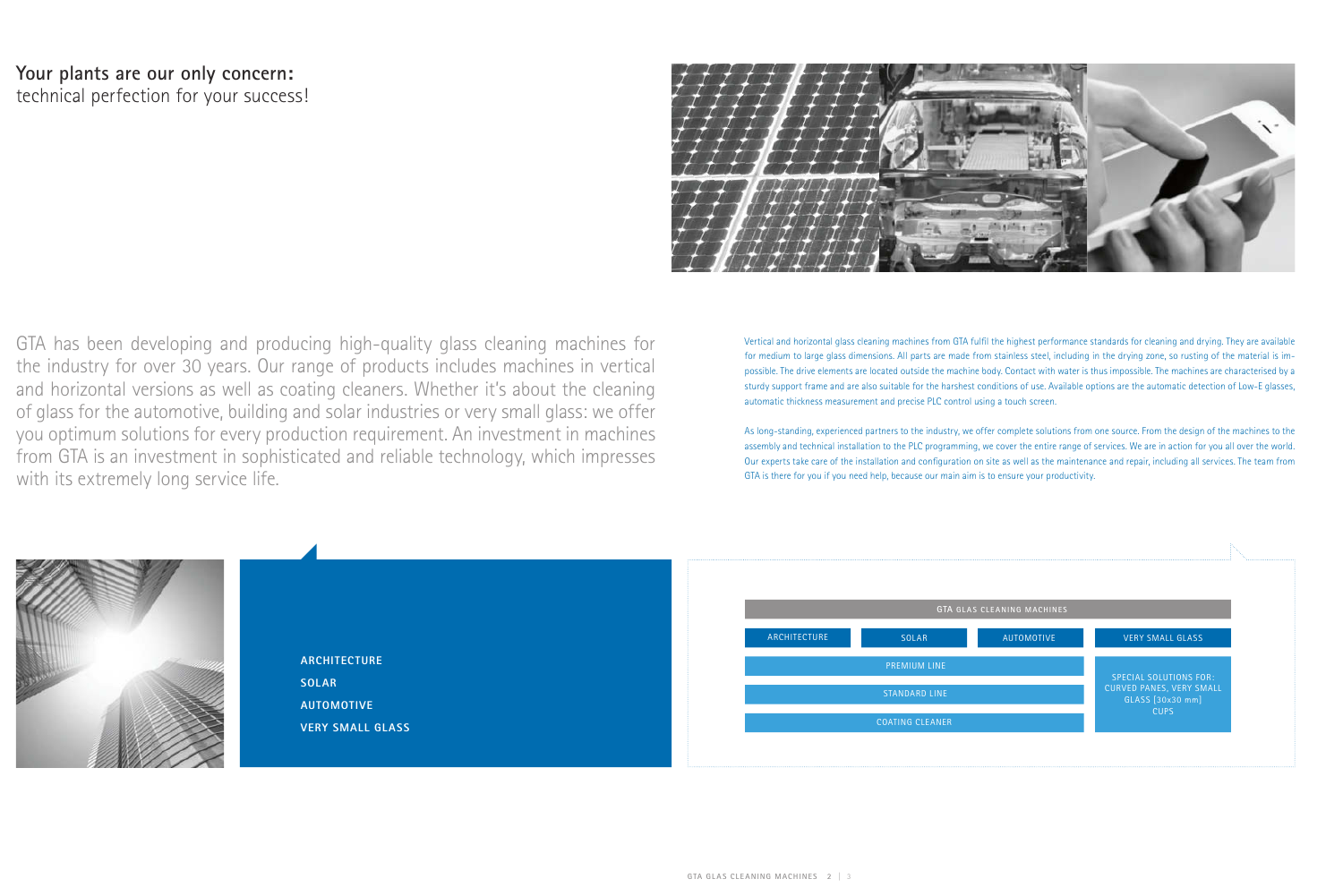## **Premium quality in the high-cost segment:**

maximum performance for maximum requirements

Perfect cleaning quality, highest drying quality and extremely long durability: this triad of convincing arguments characterises our machines in the high-cost premium segment. Maximum performance is always guaranteed here - and at maximum speeds of up to 25 metres per minute at that!

individually designed drying zones with flow-optimised stainless steel air nozzles]. You've to come to the right place as well if you're looking for solutions for special applications such as very small glass and curved panes. We make sure that the glass cleaners are integrated perfectly into your production lines.



Our high-performance glass cleaning machines are developed and manufactured in Germany. German-made quality - this promise of performance is reflected amongst other things in an average machine service life of over 25 years. Individuality is a major concern at GTA! Our machines can be adapted to individual needs and requirements so that the highest possible cleaning and drying quality is guaranteed [e.g. by an individually adapted number of cleaning brushes and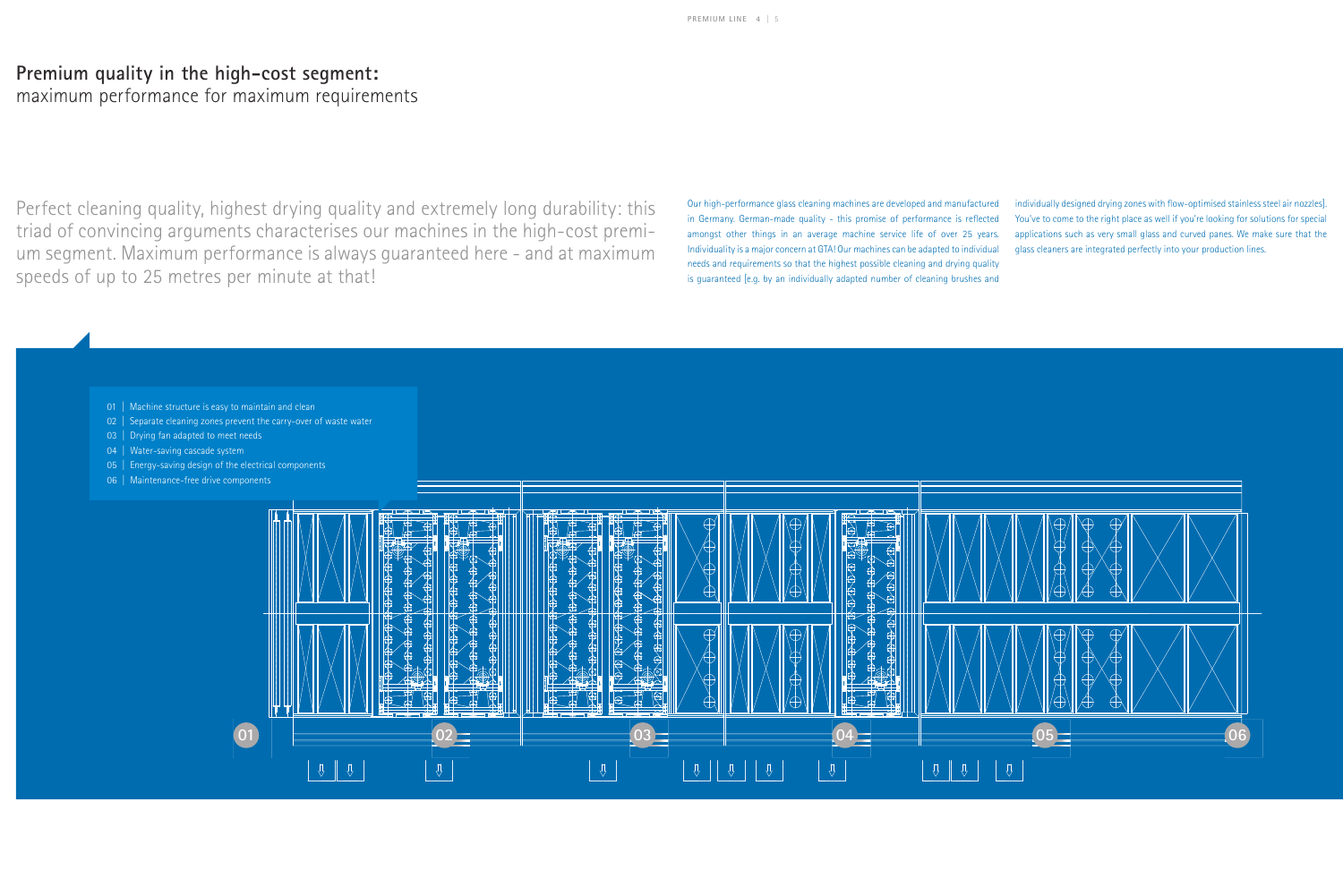## **Low cost meets high performance:**

intelligent technology makes it possible

It is well-known that experience makes the difference in design and development! We design and build glass cleaning machines for you for the most demanding of tasks. State-of-the-art technologies, well-thought-out components and high-quality materials ensure that a perfect cleaning result awaits you at the end. A long service life is guaranteed in every case thanks to the finely crafted machines and the use of sturdy components.

From the individual solution in the high-cost segment to the low-cost standard solution, GTA fully covers the complete requirement profile of the industry. For whatever task or whatever price segment you choose: the convincing performance of the machines is always ensured.

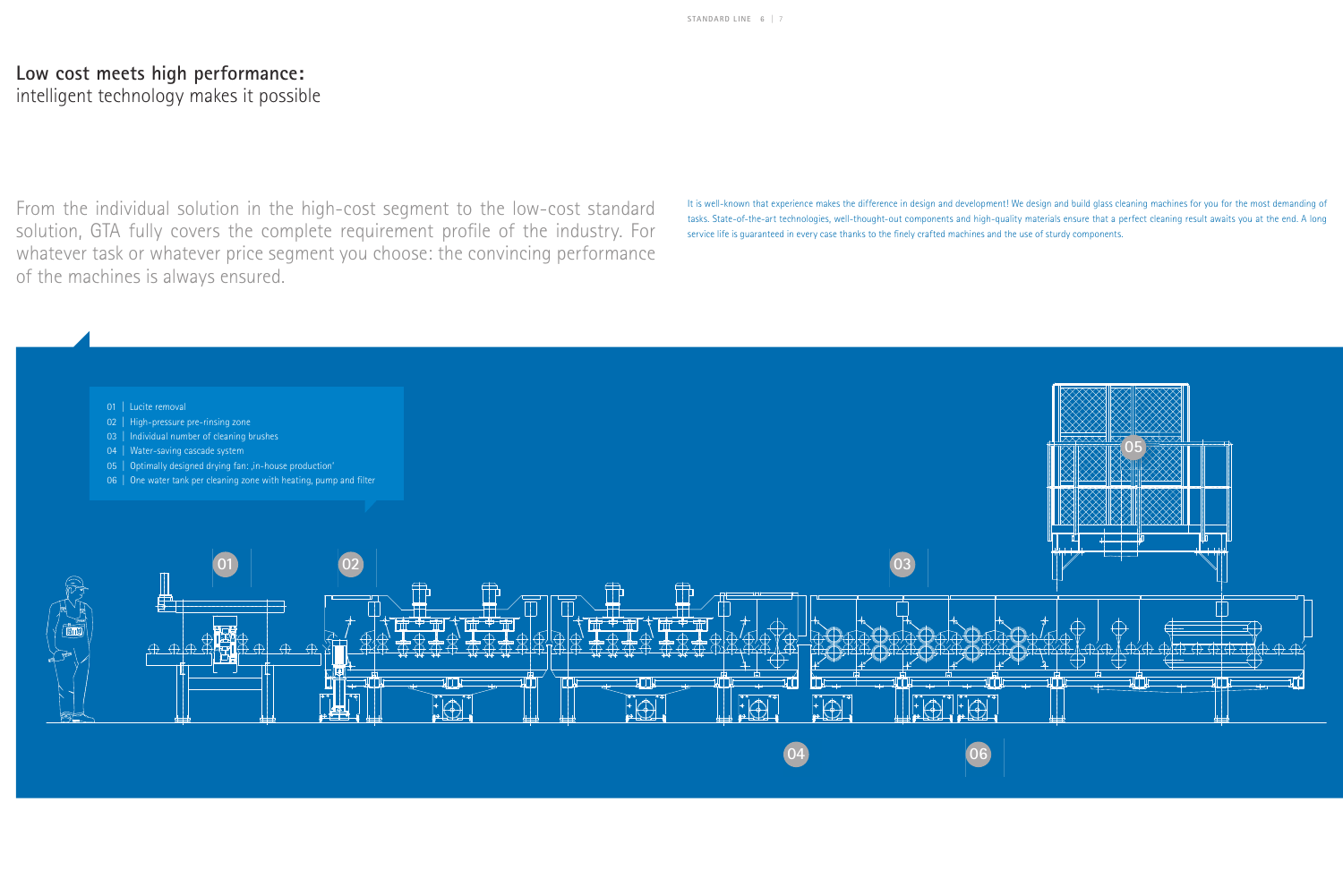$\rightarrow$  Automatic glass thickness measurement  $\rightarrow$  Infinitely variable drive speed  $\rightarrow$  *Fans located above the machine*  $\rightarrow$  One water tank per cleaning zone with heating, pump and filter → Intelligent water management system with conductance  *measurement* → Air filtration up to filter class H13

The technological secret of the coating cleaners is the perfect combination of polishing bridges, intermediate drying and cleaning zones. A constantly outstanding cleaning result is thus always ensured. Thanks to the use of high-quality components the coating cleaners from GTA impress with their long service life and high availability. The machine structure and the drive components are designed in such a way that maintenance and cleaning can be reduced to a minimum. Coating cleaners from GTA can be integrated optimally into any production line, so that maximum efficiency is ensured in the process chain. Thanks to the individually selectable number of cleaning brushes, the individual design of the drying zones with flow-optimised stainless steel air nozzles and the drying fans that can be adapted to suit needs [thanks to in-house engineering!], the coating cleaners can be designed to precisely suit the requirements of your production.







#### *Technical data:*

*Working width up to 3,300 mm Glass thickness from 2 mm to 25 mm Speeds from 0 to 25 m per minute*

#### **Performance parameters of the coating cleaners**

- → *Highly effective release agent extraction*
- → *High pressure pre-rinsing zone with a pressure of over 10 bar*
- $\rightarrow$  Oscillating rotary brushes for the removal of dirt and oxide layers
- $\rightarrow$  Glass breakage drawers under the individual cleaning and  *drying zones*
- → *Separate cleaning zones prevent the carry-over of waste water and polishing agents*
- → Water-saving cascade system

#### **Perfection convinces:** coating cleaners for the highest demands

The technologically mature coating cleaners from GTA guarantee maximum cleaning and drying quality. They fulfil the highest requirements for coating and ensure that the glass is prepared perfectly.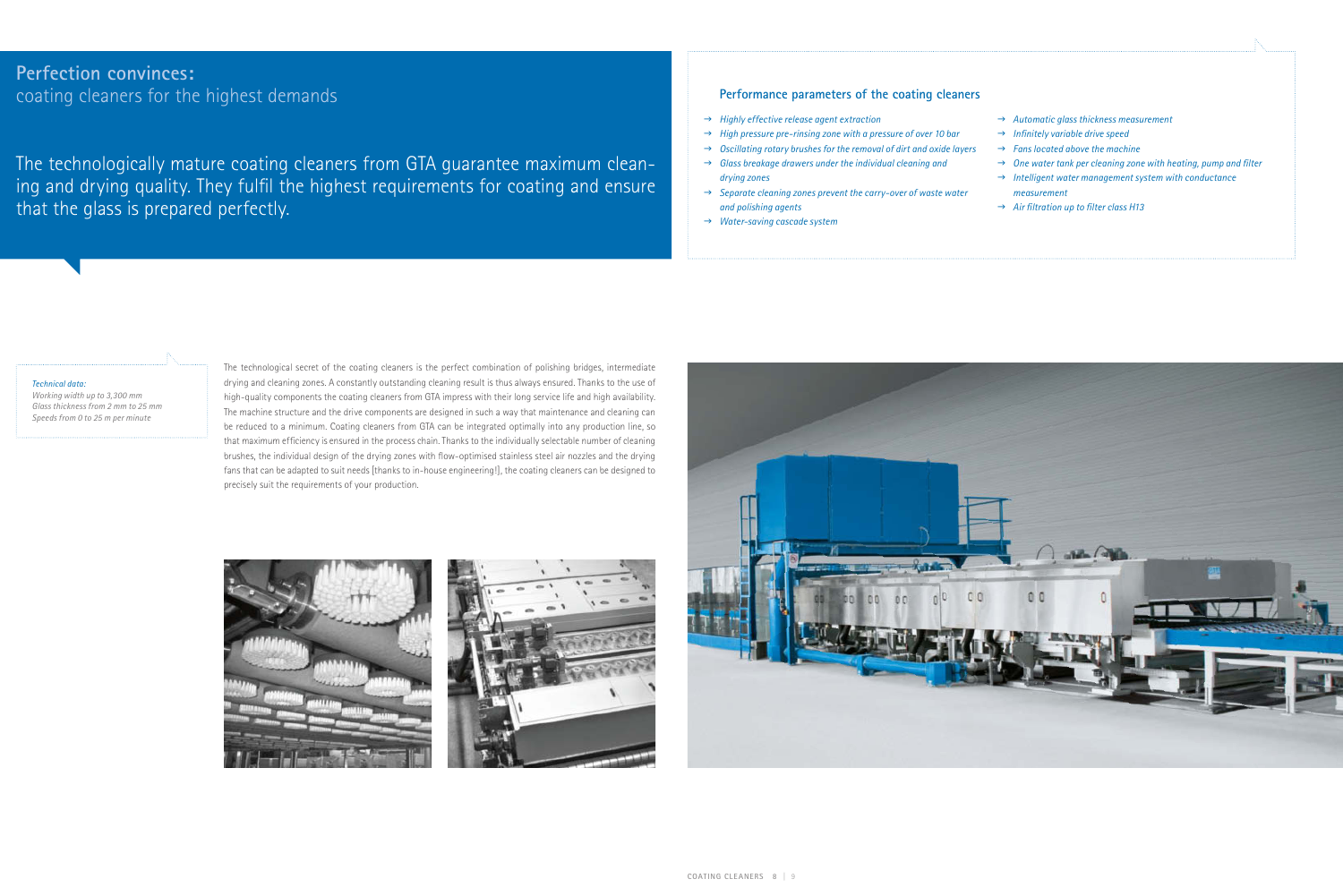### **Premium Line:** the optimum in performance

The machines from our Premium Line are precisely the right technological solution for the most demanding processes. The balance between quality, price and performance is ideal here.

> Our specialists have a great deal of experience and industry knowledge. They try to understand your tasks and processes in detail and together with you they find the right solution for your specific requirements. Whether infinitely variable drive speed or the respective need for adaptable drying fans: all performance parameters guarantee highly efficient and smooth manufacture processes. It's your advantage!

> Maximum cleaning and drying quality, the use of exclusively high-quality components and materials as well as the many years of know-how of our specialists always ensure optimum results. Machines from GTA can be integrated seamlessly into every production line and impress by their long service life. Smooth, highly efficient processes are thus always ensured. A further plus factor: both the complete machine structure and the conception of the drive components are designed in such a way that maintenance and cleaning are barely necessary. Ineffective machine downtimes are thus eliminated.

→ *Infinitely variable drive speeds*  $\rightarrow$  *Fans located above the machine*  $\rightarrow$  One water tank per cleaning zone with heating, pump and filter → Intelligent water management system with conductance  *measurement* → Air filtration up to filter class H13  $\rightarrow$  Individually designed drying zones with flow-optimised stainless  *steel air nozzles*

*Technical data: Working widths from 800 mm to 3,300 mm Glass thickness from 0.3 mm to 25 mm Speeds from 0 to 25 m per minute*





#### **Performance parameters of the Premium Line**

- → High pressure pre-rinsing zone with a pressure of over 10 bar
- $\rightarrow$  Individually adaptable number of cleaning brushes
- $\rightarrow$  Glass breakage drawers under the individual cleaning and  *drying zones*
- $\rightarrow$  Separate cleaning zones prevent the carry-over of waste water!
- → Water-saving cascade system
- → *Electrical glass thickness adjustment*
- $\rightarrow$  Automatic glass thickness measurement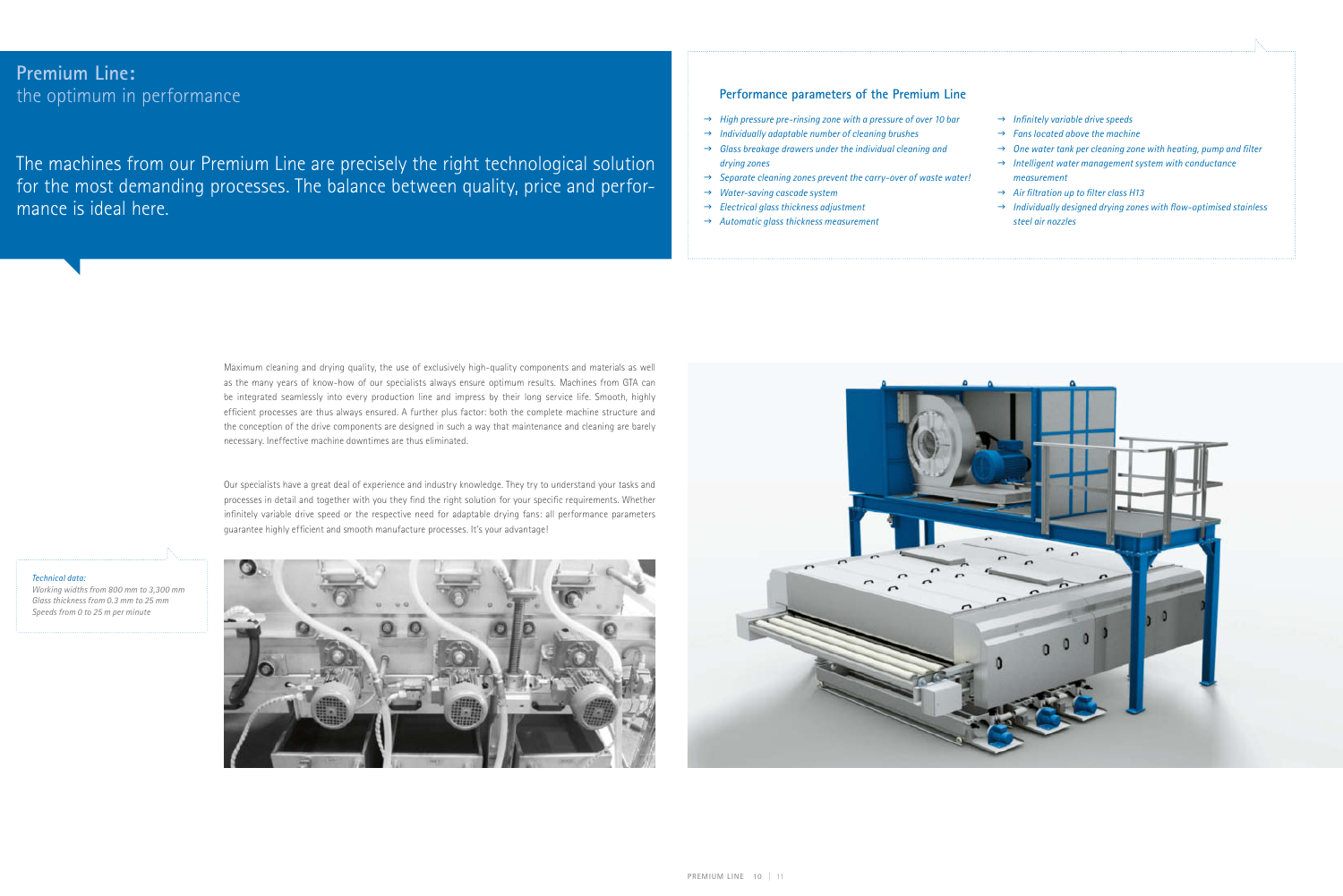#### **STANDARD LINE 12** | 13

### **Standard Line:** success based on experience

The compact machines from our Standard Line make very good alternatives to the Premium Line. They are less expensive whilst at the same time guaranteeing top cleaning and drying quality.

> The glass cleaning machines from the Standard Line were designed to be space-saving and are always available in the standard sizes.

> The glass is cleaned extremely carefully and afterwards dried drip-free by a noise-insulated high-performance fan. The drive speed can be adjusted infinitely at any time.







High-quality components and rustproof materials guarantee a long service life. A further plus factor is the minimum maintenance effort required, which ensures high machine availability. Naturally the machines from the Standard Line can also be integrated optimally into the user's manufacturing processes. Good price, high performance, extremely low expenditure - these are simply convincing advantages!

 $\rightarrow$  *Drying fan adaptable to needs [thanks to in-house engineering!]*  $\rightarrow$  Individually designed drying zones with flow-optimised stainless  *steel air nozzles*

*Technical data:* 

*Working widths from 1,000 mm to 3,300 mm Glass thickness from 2 mm to 25 mm Speeds from 0 to 8 m per minute*

#### **Performance parameters of the Standard Line**

- → *High-pressure pre-rinsing zone*
- → 3 sets of cleaning brushes
- → *Separate cleaning zones prevent the carry-over of waste water*
- → Water-saving cascade system
- → *Electrical glass thickness adjustment*
- $\rightarrow$  One water tank per cleaning zone with heating, pump and filter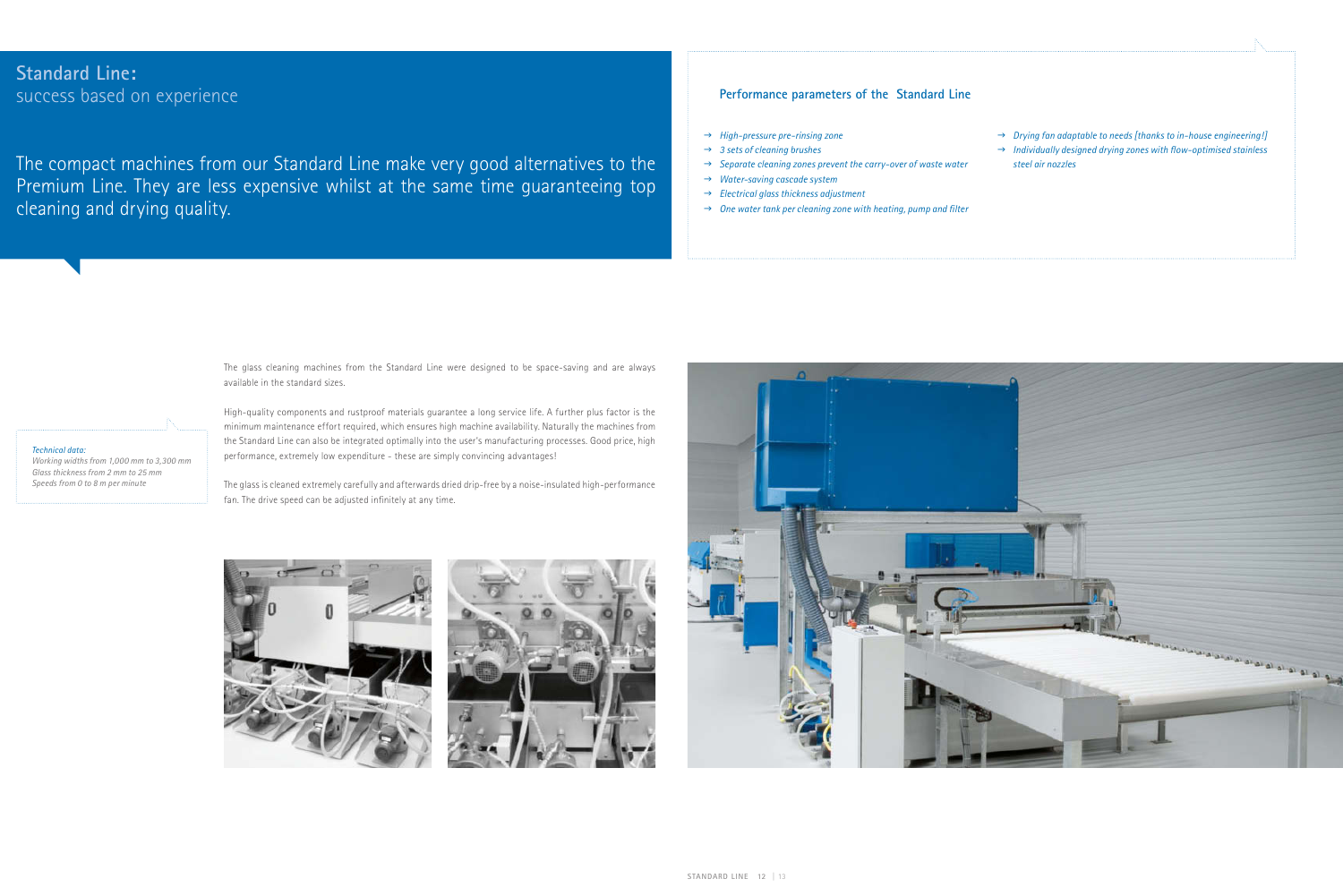### **Cleaning machines for very small glass:** reliability down to the minutest detail

The machines are characterised by a compact design and simple access to all parts. Naturally we can also realise special requests for you according to your specifications.

GTA also has a suitable cleaning unit for the perfect cleaning and drying of very small glass: the horizontal cleaning machines from the KWM series have been specially developed for this.

> The frame and the cladding are made of rustproof stainless steel. The transport shafts are coated with plastic tubing and are mounted on maintenance-free plain bearings. Propulsion is provided by a worm shaft via a maintenance-free toothed belt. The transport speed can be easily and infinitely adjusted. Three pairs of roller brushes ensure thorough cleaning. All parts that come into contact with water are made of corrosion-resistant material. For the efficient drying of the glass we have developed a special high-pressure blower that operates extremely quietly thanks to its all-round cladding. Downstream air nozzles guarantee a perfect finish.

*Technical data: Working width up to 1,000 mm Minimum glass size 36 mm x 10 mm Glass thickness from 0.1 mm to 12 mm Throughput speed up to 5 m per minute*





#### **Performance parameters of the cleaning machines for very small glass**

- $\rightarrow$  *Frame and claddings made of rustproof stainless steel*
- → *Transport shafts with wear-free coating*
- → *Maintenance-free plain bearings*
- → *Drive by means of worm shaft via maintenance-free toothed belts*
- $\rightarrow$  Infinitely adjustable transport speed
- → *Pre-rinsing zone and pairs of roller brushes for thorough cleaning*